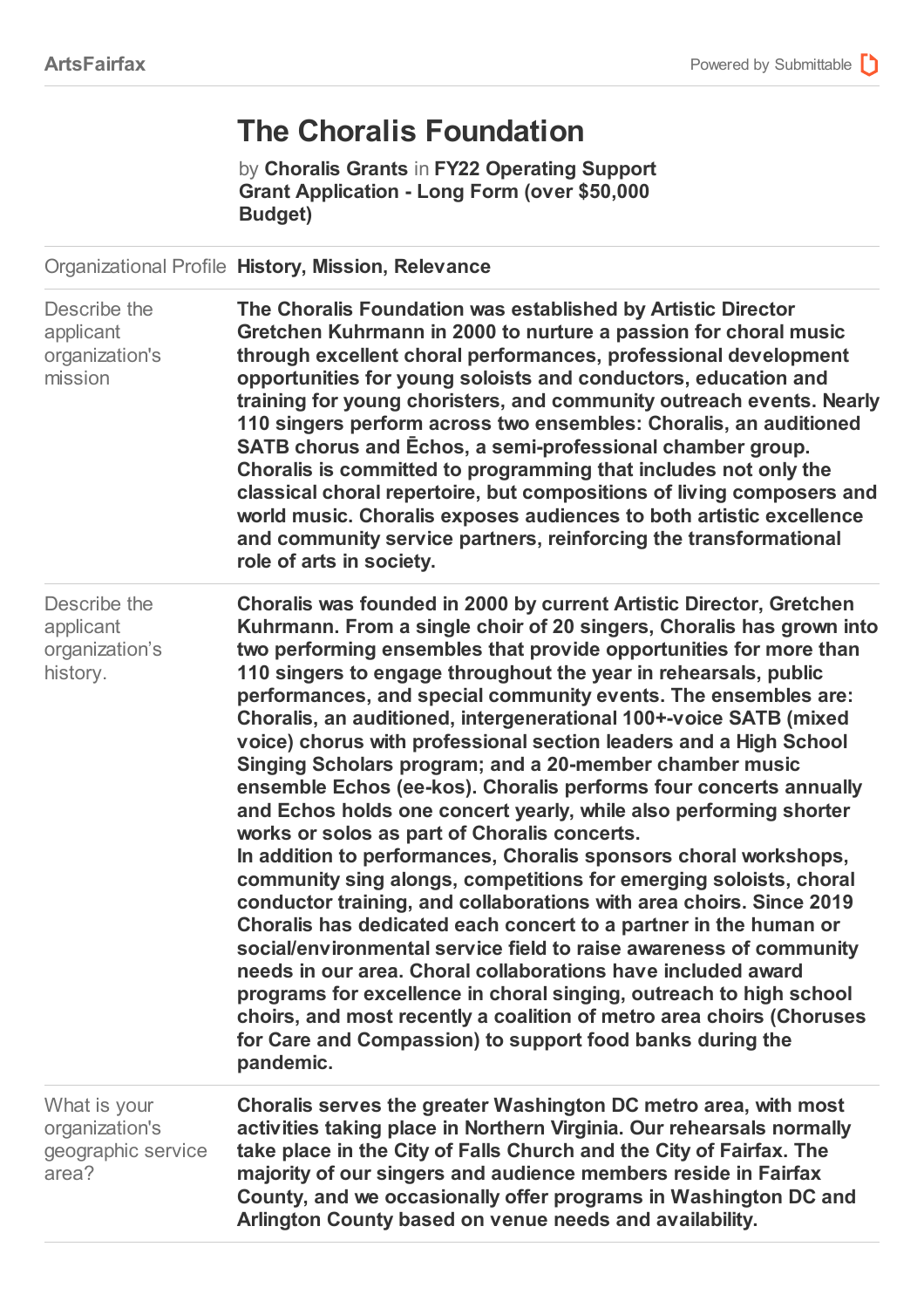| Programs and    | Ability to create quality, mission-driven work that engages and       |
|-----------------|-----------------------------------------------------------------------|
| <b>Services</b> | inspires its community including aesthetic attributes of risk-taking, |
|                 | resourcefulness, sensory experiences, sustained resonance, impact,    |
|                 | and value                                                             |

1. Describe your organization's programs and activities and their connection to your organization's mission, values and goals, specifically those that will occur from July 1, 2021 to June 30, 2022.

**The Choralis Foundation's FY22 season will follow public health safety guidelines. Intentionally flexible to allow for the return to live rehearsals and performances, some programs may need to remain virtual. We will continue offering programs that keep our singers engaged with patrons, fellow choristers, the broader public, and choral community leaders.** 

**Ongoing:** 

**● Musicology Series (virtual) with Artistic Staff exploring the history and influence of master composers on the progression of choral music; an example theme offered this season: "What Happened When Beethoven Met Mozart?"**

**● Choral Leaders Interview Series: Initiated last fall by the conductors of Choralis, National Philharmonic Chorale, and Cantate Chamber Singers, this Series features live-streamed interviews with choral community luminaries. One highlighted Craig Hella Johnson, choral conductor, composer, and arranger, who shared his journey in composing "Considering Matthew Shepard," honoring the life, death, and legacy of Matthew Shepard, the openly gay student murdered in 1998. Another featured Joel Thompson's new work "The Seven Last Words of the Unarmed," relating the final words of young African American men killed in the streets.**

**● Professional Training: Choralis is hosting virtual sessions led by experts in vocal training.**

**● Support for area community service organizations: Choralis continues its commitment to raise awareness for local non-profit organizations that provide direct services to the community. Since 2019, we dedicate each concert to a different charity to focus on the needs they serve. During the pandemic, we formed "Choruses for Care and Compassion" to support families most impacted by COVID-19. The first collaboration was a fundraising campaign for the Capital Area Food Bank.**

**● Weekly rehearsals: virtual sessions for full choir and breakouts with four voice section leaders; we hope to resume in-person rehearsals, starting with smaller groups.**

**Season Specific:** 

**● Summer 2021: Singalong Fairfax Presbyterian Church's glebe; offering choral favorites for broad audiences, similar to our indoor (pre-pandemic) "Summer Sings."**

**● October 2021: "Move Him into the Sun" Concert, featuring worldrenowned British Composer Bob Chilcott to perform his titular piece with the Children's Choir of Washington, and "Chichester Psalms" by Leonard Bernstein, a program rescheduled from March 2020. Mr. Chilcott's visit includes a Choral Workshop for the public. Depending on health directives, programs may be conducted outdoors at Fairfax**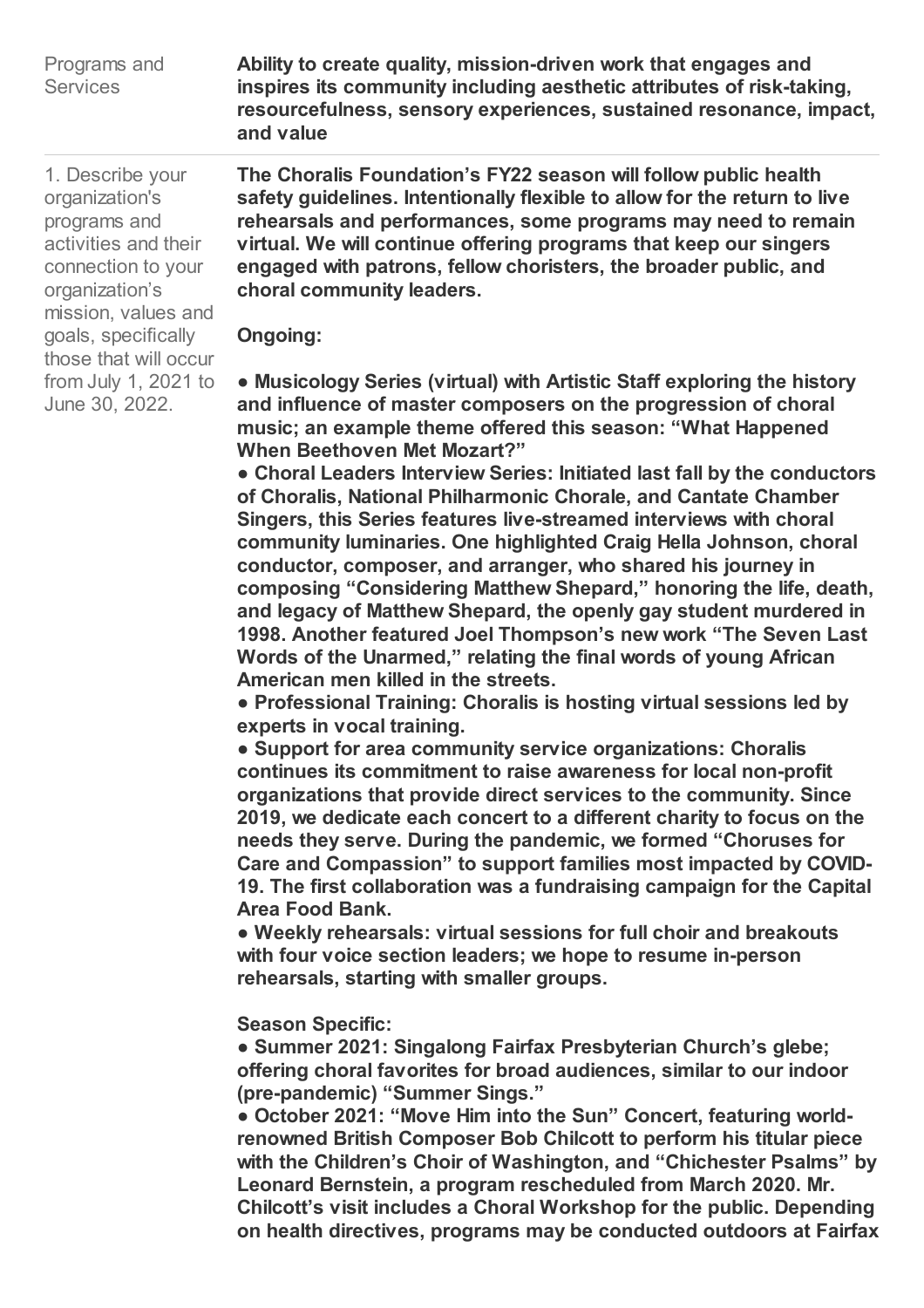**Presbyterian Church.** 

**● December 2021: We hope to resume in-person Christmas concerts, possibly hosting smaller concerts -- with subsets of singers and audiences -- at Fairfax Presbyterian Church. We are exploring recording a CD with the Classic Brass ensemble, with whom we have performed for 20 years. Choralis hopes to collaborate again with WETA on a series of holiday offerings aired throughout December 2020.**

**● March 2022: Choralis will perform Brahms' "Ein deutsches Requiem" in support of all who lost loved ones during the pandemic. ● April/May Young Artist Competition: Emerging young soloists will compete at Fairfax Presbyterian Church to be guest artists at a future Choralis concert.**

**● April/May 2022: We hope to resume our annual Gala/Silent Auction, a major revenue source; our fallback is a virtual event, as held in October 2020.**

Program and Activities Table

## **FY22\_OS\_Activity Table.xlsx**

2. Describe your efforts to improve program quality. How your constituents of the geographic area of service, involved in the programmatic development and evaluation of the resulting artistic or programmatic activities?

are artists, as well as **with singers to enhance their musical understanding, strengthen High artistic standards ensure Choralis attracts top talent. Singers for both ensembles audition each year and rehearse throughout the season. Our artistic staff, including paid section leaders, work closely vocal performance skills, and develop ensemble blend. The artistic staff are highly respected in the region; our programs attract choral director peers who provide feedback on program quality. That respect extends to international choral composers, such as Bob Chilcott and Francis Pott who have each selected Choralis to perform commissions and premieres of their compositions.** 

**We support our artistic staff's excellence and innovation by participation in professional development programs offered by organizations like American Choral Directors Association (ACDA) and Chorus America.** 

**The Choralis season planning process is led by the artistic staff, which presents a proposal for the upcoming season to the Board each January. Proposals reflect our commitment to collaborate with other musicians and to ensure a season appealing to both patrons and singers. The Board reviews the proposed season and associated budget requirements.** 

**While our program choices include classic choral repertoire with broad appeal, we take risks by including less familiar selections and introduce audiences to works by living composers and those that reflect the aesthetic of minority cultures or themes that provoke reflection. We have performed works by Adolphus Hailstork and Dierdre Robinson, two living African American composers as well as a work by Native American composer Brent Michael Davids which was featured in our first virtual concert last fall "The Best of Choralis". The centerpiece of our March 2021 Concert, "Move Him into the Sun," is a composition set to the poetry of Wilfred Owen, a young gay Briton who died in 1918 and whose verses search for love and beauty in the horror and futility of war.**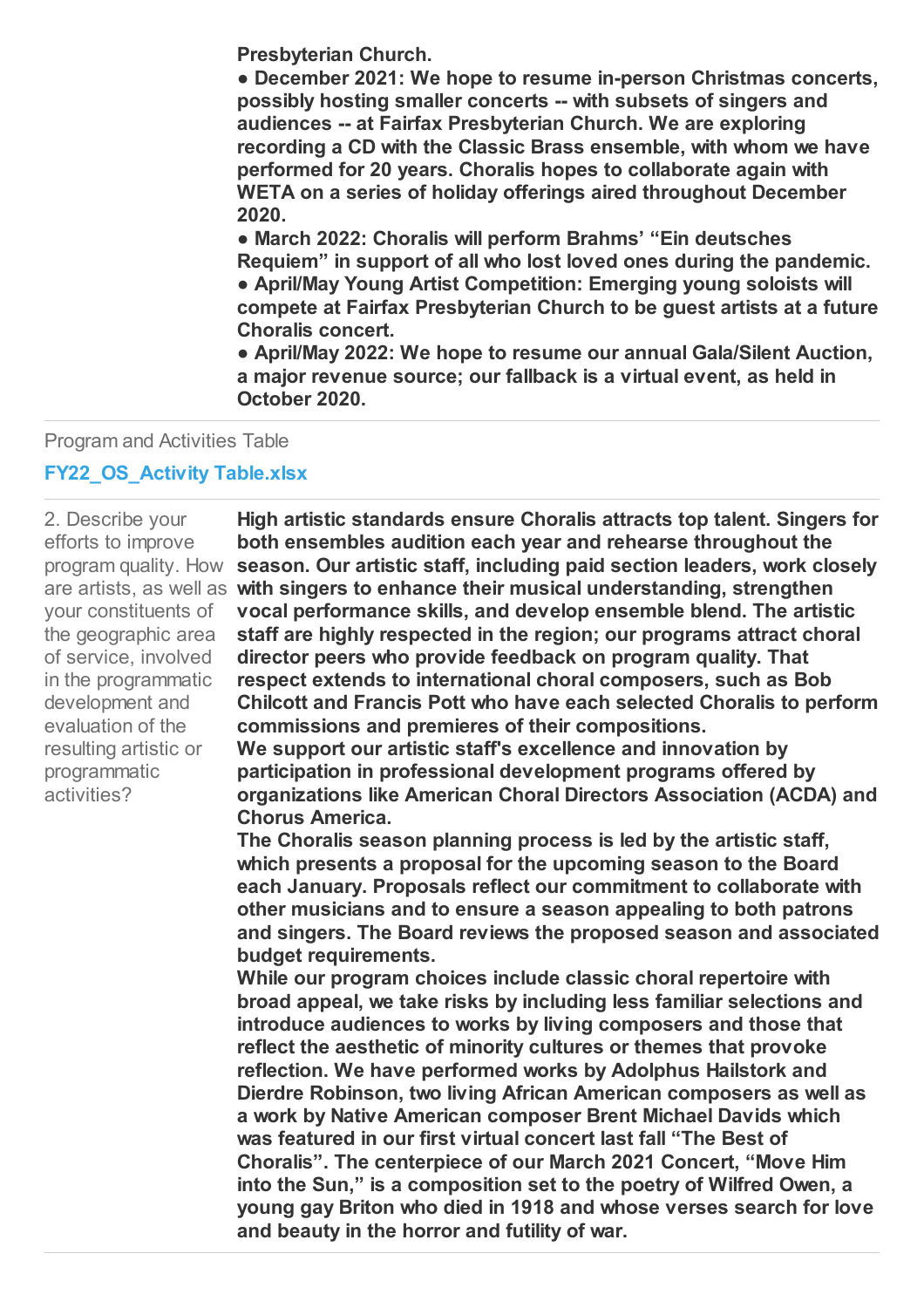| 3. Please give one   | One initiative of Choralis during the pandemic, when normal                                                                                                                                                                                                                                                                                                                                                                                                                                                                                                                                                                                                                                                                                                         |
|----------------------|---------------------------------------------------------------------------------------------------------------------------------------------------------------------------------------------------------------------------------------------------------------------------------------------------------------------------------------------------------------------------------------------------------------------------------------------------------------------------------------------------------------------------------------------------------------------------------------------------------------------------------------------------------------------------------------------------------------------------------------------------------------------|
| recent example of an | programming was suspended, is our musicology lecture series,                                                                                                                                                                                                                                                                                                                                                                                                                                                                                                                                                                                                                                                                                                        |
| organizational       | offered online to singers, patrons and the general public. Dubbed                                                                                                                                                                                                                                                                                                                                                                                                                                                                                                                                                                                                                                                                                                   |
| success and explain  | "G&T Time" (after our artistic staff Gretchen Kuhrmann and Todd                                                                                                                                                                                                                                                                                                                                                                                                                                                                                                                                                                                                                                                                                                     |
| why it is considered | Fickley), this monthly series offers expert presentations on music                                                                                                                                                                                                                                                                                                                                                                                                                                                                                                                                                                                                                                                                                                  |
| successful.          | history, composers, and famous choral works.                                                                                                                                                                                                                                                                                                                                                                                                                                                                                                                                                                                                                                                                                                                        |
|                      | Topics include "The History of Choral Music"; "What Happened<br>When Beethoven Met Mozart?"; "Do You Hear Music in Your<br>Head?"-exploring the composition process, even if the composer is<br>deaf; "What Really Happened between Clara and Johannes?"<br>examining the life-long relationship of soul mates Clara Shumann and<br>Johannes Brahms; and "Were British Composers on Vacation until<br>1880?" about the dominance of German composition until a surge of<br>British talent at the end of the 19th century.                                                                                                                                                                                                                                           |
|                      | These musicology lectures feature live-streamed presentations led<br>by the Choralis senior artistic staff with time for discussion and<br>audience Q&A. Unlike rehearsals, these presentations are offered as<br>a cocktail hour respite from the demands of the pandemic work day,<br>where Choralis members and patrons can enjoy invigorating lessons<br>in music history in a setting that is relaxing and socially connected.<br>Steady attendance at our musicology series since it was launched in<br>December 2020 indicates a strong appreciation for the<br>resourcefulness and flexibility of our artistic staff in keeping our<br>online profile active and in raising morale of singers and patrons<br>alike in an otherwise socially distant season. |
| Community            | an organization's ability to meaningfully engage with its community to                                                                                                                                                                                                                                                                                                                                                                                                                                                                                                                                                                                                                                                                                              |
| Engagement           | achieve its mission                                                                                                                                                                                                                                                                                                                                                                                                                                                                                                                                                                                                                                                                                                                                                 |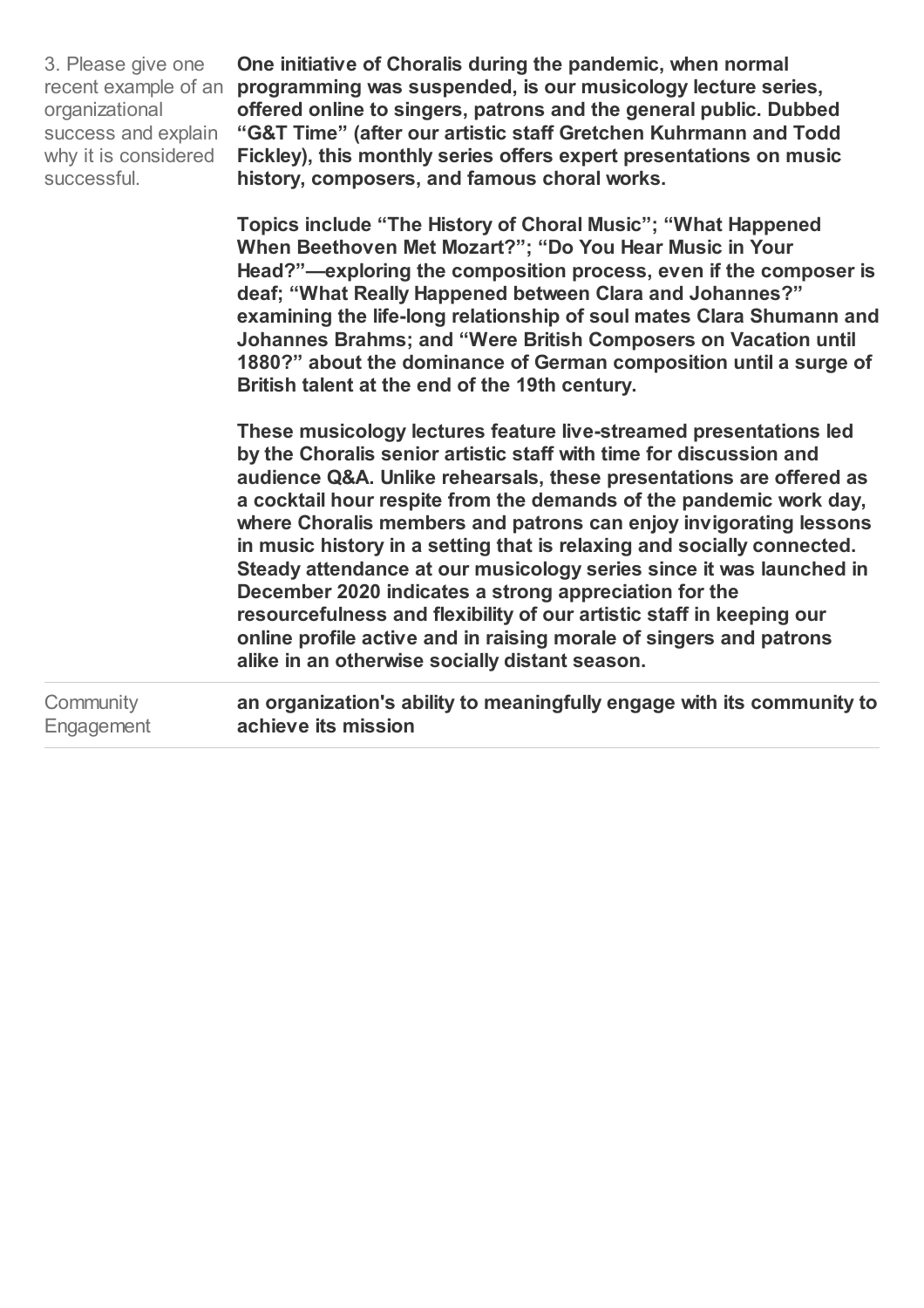4. What distinctive cultural roles do your programs and services play in Fairfax County and/or it's communities? Define the ways your organization understands, works with, and responds intentionally to your

**Choralis offers symphonic chorus performances of exceptional quality at affordable fees in locations convenient for Fairfax County residents. Although a group of Choralis's size will not fit into many community sites (particularly with an orchestra), we ensure that venues are easily accessible to Fairfax County residents. An audience survey conducted in December 2018 indicated that 50 percent of our audience comprised residents of Fairfax County, Fairfax City and Falls Church.** 

diverse constituency. Investment in young professionals adds to the wealth of cultural **Choralis is unique among Northern Virginia choruses in our support for the development of young soloists and conductors, seen in the Young Artists Competition and Conducting Fellow position. resources available to Fairfax County over time.** 

> **Our High School Singing Scholars program is also unique whereby students participate as full members of the adult chorus. Choralis offers them rich experiences performing masterworks and new compositions that may be beyond the financial ability and skill level of school choirs. Scholars come from area schools, including Fairfax County's George Mason and McLean High Schools.**

> **A new tool to process feedback is a survey feature tied to our online ticketing platform where patrons complete a short survey following each program. Current season events were free of charge, but we continue to evaluate responses on program value.**

**The concerts planned for this season were slated to partner with community organizations that help children thrive, a collaboration reinforced by artistic outreach to youth choirs, such as the fall concert with the Washington Children's Chorus.**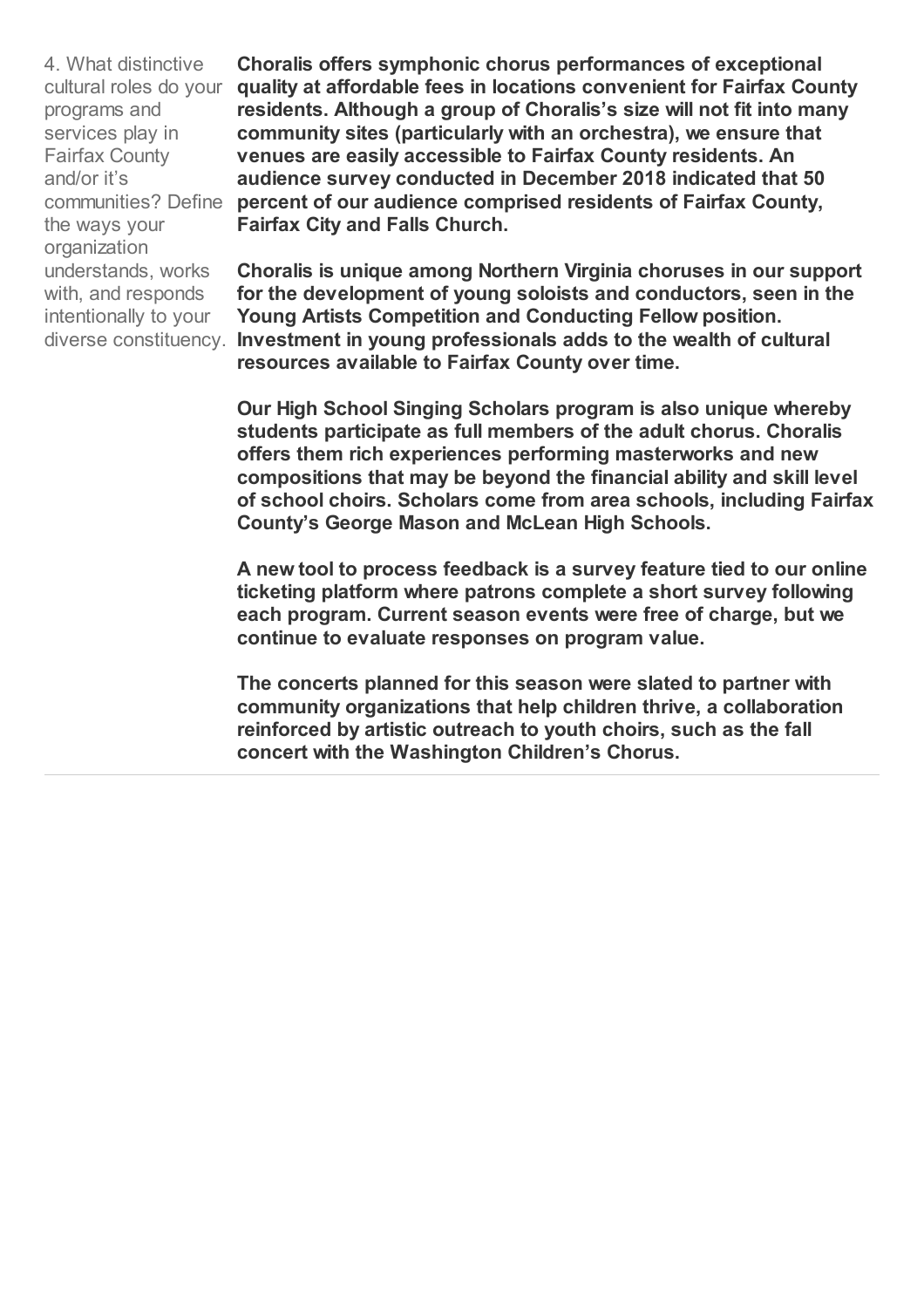5. Describe the or non-arts organizations from the partnership table and how these advance your community engagement?

partnerships with arts choirs, orchestras, music departments, and emerging artists. Our fall **Arts partnerships are central to programming -- collaborating with concert will feature the "Children's Choir of Washington" and attract new audiences and future High School Singing Scholars. The Young Artists Competition is advertised among music programs at area universities, including George Mason University.** 

partnerships serve or **In 2010, we launched the "Greater Washington Area Choral Excellence (Ovation) Awards" which brought together choral music professionals to nominate and select awardees and celebrate the contributions of local choirs. Although the program transitioned in 2019, the " J. Reilly Lewis Award for Outstanding Contributions to Choral Music" is given annually at our gala, which in 2019 featured Stan Engebretson, Director of GMU Choral Studies.** 

> **Non-profit partnerships are key to our mission, as Choralis concerts feature a charity and encourage in-kind donations to promote awareness. Those active in Fairfax County include FACETS, which assists the homeless, and Lions Eyeglasses Recycling Center of Northern Virginia. Upcoming service partners include Hungry for Music which reconditions donated musical instruments to youth who otherwise would not have access to one.**

**Other non-profit partners include the churches that provide free or reduced rehearsal and performance space, especially Fairfax Presbyterian Church and the Falls Church Episcopal.** 

**Media partners provide exposure to our programs and mission. WETA radio interviewed Maestra Kuhrmann for a month-long series on Women in the Arts, and Choralis was selected to provide three video recordings for the widely publicized WETA Arts: Washington Voices "Songs of the Season" December holiday TV specials.**

Partnerships Table

**FY22\_OS\_Partnership Table.xlsx**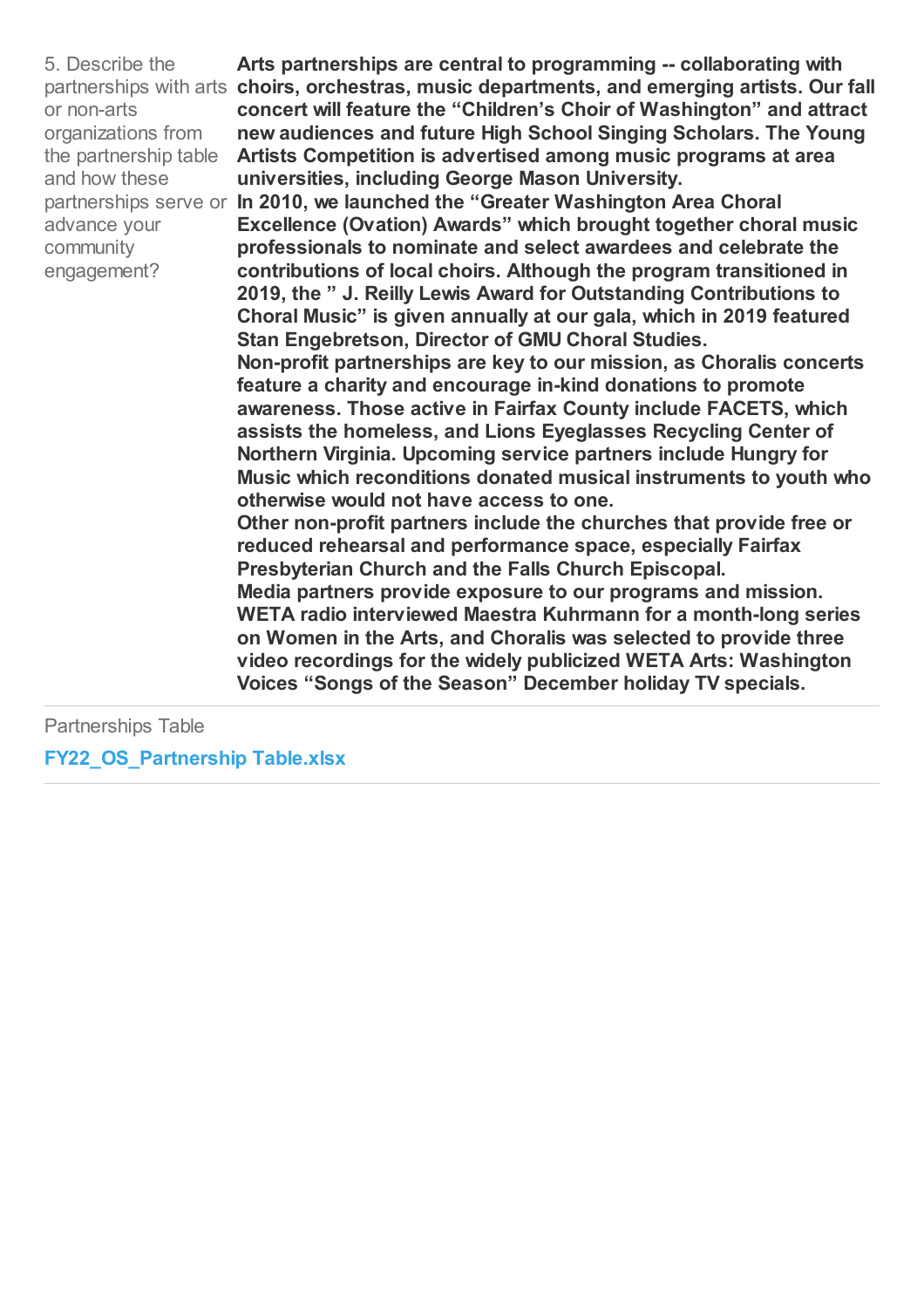| 6. Describe your  |  |
|-------------------|--|
| mission-related   |  |
| engagement of the |  |
| community beyond  |  |
| programs and      |  |
| services.         |  |
|                   |  |

**Choralis regularly reaches out to the community for both financial and in-kind support, and has programming and marketing practices specifically to increase awareness of Choralis and interest in our activities:** 

**We annually visit area businesses to sell advertising in our concert programs and also reach out to businesses for donations of items to be raffled off or featured in our Silent Auction.** 

**We regularly send information about Choralis to middle and high school choral directors as well as private voice teachers in Northern Virginia to ensure they are aware of our High School Singing Scholars program and our ticket giveaway program for high school choir members.** 

**Our event marketing team takes full advantage of online event calendars as well as the free "community calendar" listings in newspapers such as the Fairfax Times and Falls Church News Press to promote our concerts and other programs.** 

**When we resume mailings, our lists reach patrons, donors, area businesses, senior living facilities, and music directors of local schools and churches. Feedback we receive from schools and senior living managers help us gauge the value of our ticket giveaways.** 

**We also offer and advertise several programs that are open to the community at minimal or no cost, including our Summer Sings series, the Young Artist Competition (public can attend) and choral workshops. During the pandemic, all virtual events were free to the public, with voluntary donations optional. Our partnership with the Capital Area Food Bank last summer attracted publicity for our organization and its mission.**

| 7. As part of a<br>broader effort to<br>serve a diverse<br>range of audiences<br>and provide access<br>to programs, how<br>does your<br>organization meet the<br>needs of patrons with<br>disabilities?         | wheelchair ramps/seating<br>large print programs/labels<br>other                                                                                               |
|-----------------------------------------------------------------------------------------------------------------------------------------------------------------------------------------------------------------|----------------------------------------------------------------------------------------------------------------------------------------------------------------|
| For other, include<br>tools used to identify<br>populations and<br>document activities,<br>new or enhanced<br>programs, and<br>engagement efforts<br>like focus groups,<br>planning and<br>outreach strategies. | we are looking at continuing virtual offerings or streamed<br>programming in the future which will allow for a range of audiences to<br>enjoy our performances |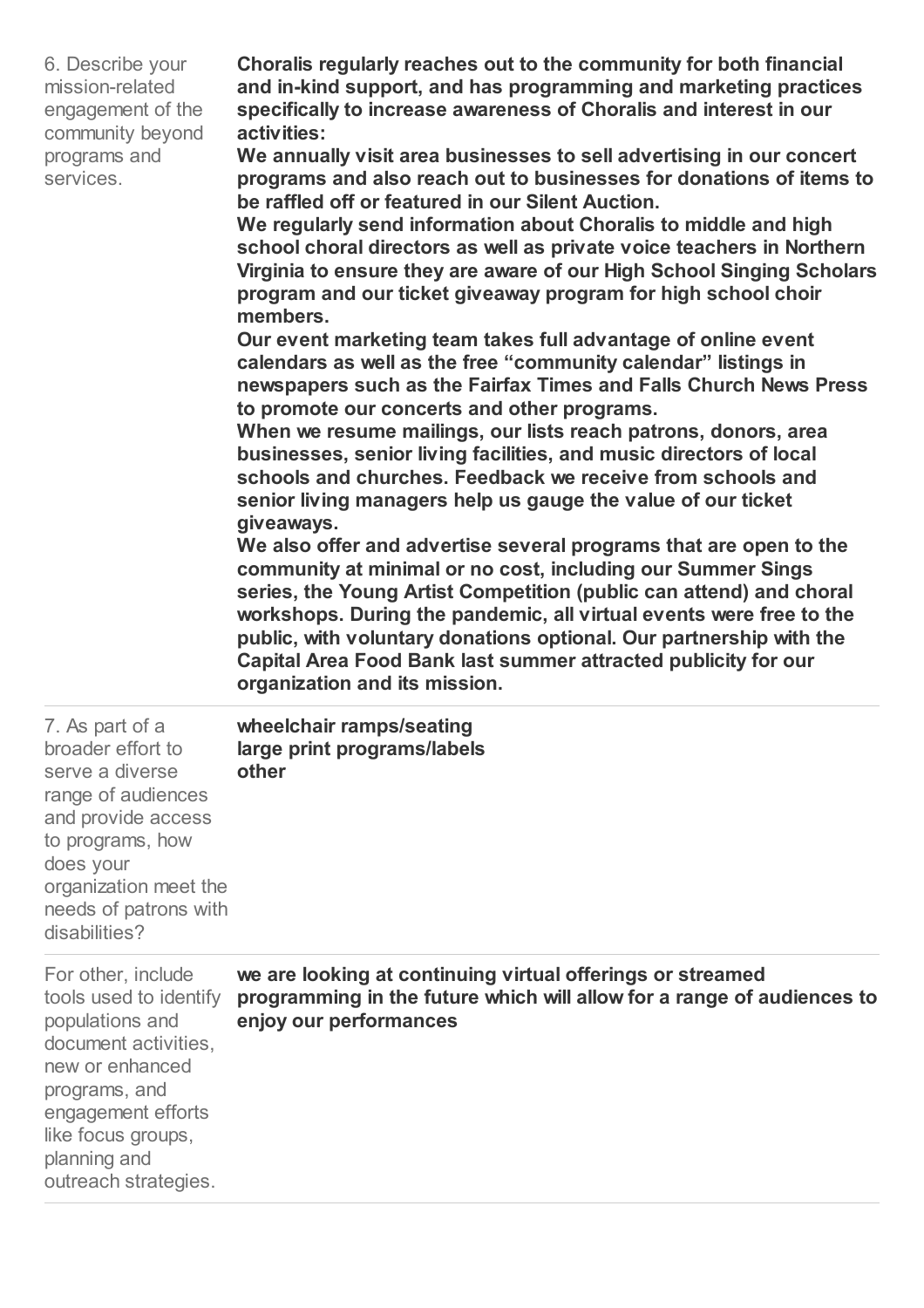| 8. How does your<br>organization inform<br>the community about<br>your activities?<br>Please describe use<br>of ArtsFairfax's and<br>other websites,<br>social media, print,<br>TV/Radio, paid<br>advertisements etc. | In a normal season, Choralis publicizes activities in multiple ways. In<br>2018 we launched a new website that makes it easy to learn about<br>our activities, register for events, and purchase tickets. We also<br>have an Event Marketing Team that develops and executes a multi-<br>faceted marketing calendar, including direct mailing of a season<br>brochure and concert postcards to 1800 addresses (although mail<br>was suspended when in person events were cancelled). We are<br>expanding use of digital advertising using local resources such as<br><b>Falls Church News Press, Fairfax Times, and Fairfax County Events</b><br>Calendar; print ads in The Washington Post; radio spots on WETA;<br>Singers Source and Choralis email-based advertising; program and<br>email "ad swaps" with other performing arts groups; and regular<br>Facebook, Twitter, and Instagram postings. We advertise our events<br>on the ArtsFairfax Events Calendar. |
|-----------------------------------------------------------------------------------------------------------------------------------------------------------------------------------------------------------------------|-----------------------------------------------------------------------------------------------------------------------------------------------------------------------------------------------------------------------------------------------------------------------------------------------------------------------------------------------------------------------------------------------------------------------------------------------------------------------------------------------------------------------------------------------------------------------------------------------------------------------------------------------------------------------------------------------------------------------------------------------------------------------------------------------------------------------------------------------------------------------------------------------------------------------------------------------------------------------|
|                                                                                                                                                                                                                       | In the past year, we benefited from "earned" media on several<br>occasions. WETA radio's March 2020 focus on Women in the Arts<br>included interviews with Choralis founding director and conductor<br>Gretchen Kuhrmann, which aired multiple times that month. Later in<br>the year, WETA TV produced a holiday concert series featuring taped<br>performances of choirs in the DC area that ran the full month of<br>December 2020. Choralis was fortunate to have three selections<br>chosen for this special. Finally, when we helped launch "Choruses for<br>Care and Compassion" to help community organizations serving the<br>most needy families during the pandemic, WJLA television and AARP<br>magazine (online) covered this pivot from performing to community<br>support.                                                                                                                                                                             |
| Organizational<br><b>Effectiveness</b>                                                                                                                                                                                | ability to successfully manage resources                                                                                                                                                                                                                                                                                                                                                                                                                                                                                                                                                                                                                                                                                                                                                                                                                                                                                                                              |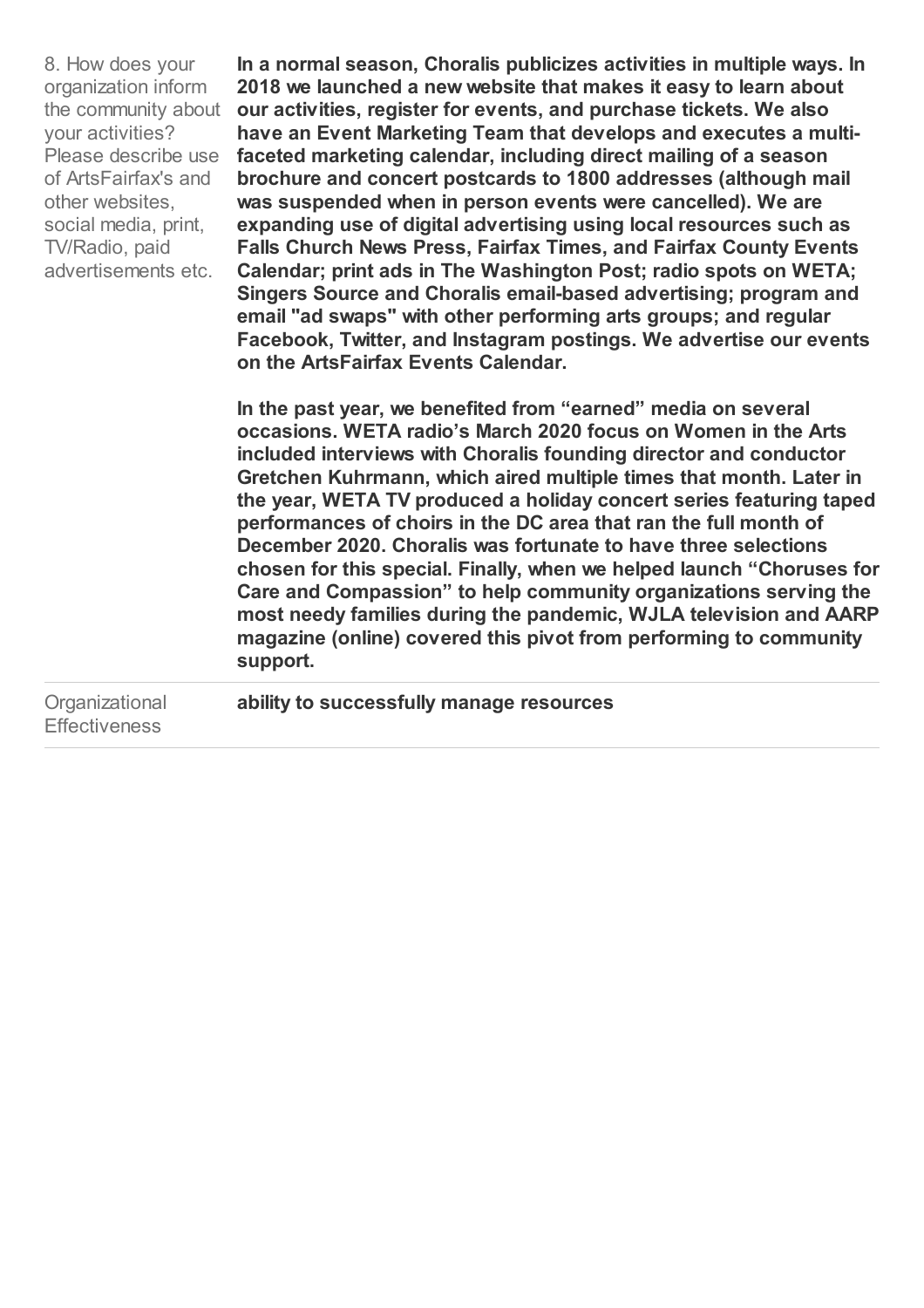structure (staff, artists, Board, volunteers, partners) currently successful in carrying out the mission and goals and/or strategic plan?

9. How is the staffing **The Choralis board, staff and membership have been regularly involved in navigating the challenges of managing during the pandemic. While the board had implemented a 5-year strategic plan in September 2019, it needed to recalibrate immediately after the March 2020 shutdown.** 

> **The board worked closely with the artistic staff to remap the remainder of the FY 20 season and plan for the FY21 programing without in-person events. This recalibration involved the staff consulting with volunteers from the chorus to transition to virtual programs, and required hiring a technical consultant. The artistic staff took advantage of their musicology skills to create a series of webinars on the history and hallmarks of choral music.**

**Choralis shifted to virtual weekly meetings led by the artistic director who solicited opinions and ideas about next steps. Changes were needed to the website to accommodate new event reservations, and the administrative and artistic staff supervised the creation of programs from the archives for three events: "Best of Choralis", a live-streamed Christmas concert.** 

**Among the many adjustments required of staff was the need to plan and implement virtual rehearsals by section leaders, who had no previous expertise in online video conferencing technology. Their feedback and support from the technical consultant helped shape and fine tune those virtual rehearsals. And when our artistic director was incapacitated by COVID-19 for most of February, the artistic staff, especially the section leaders, helped keep rehearsals and programs on track.**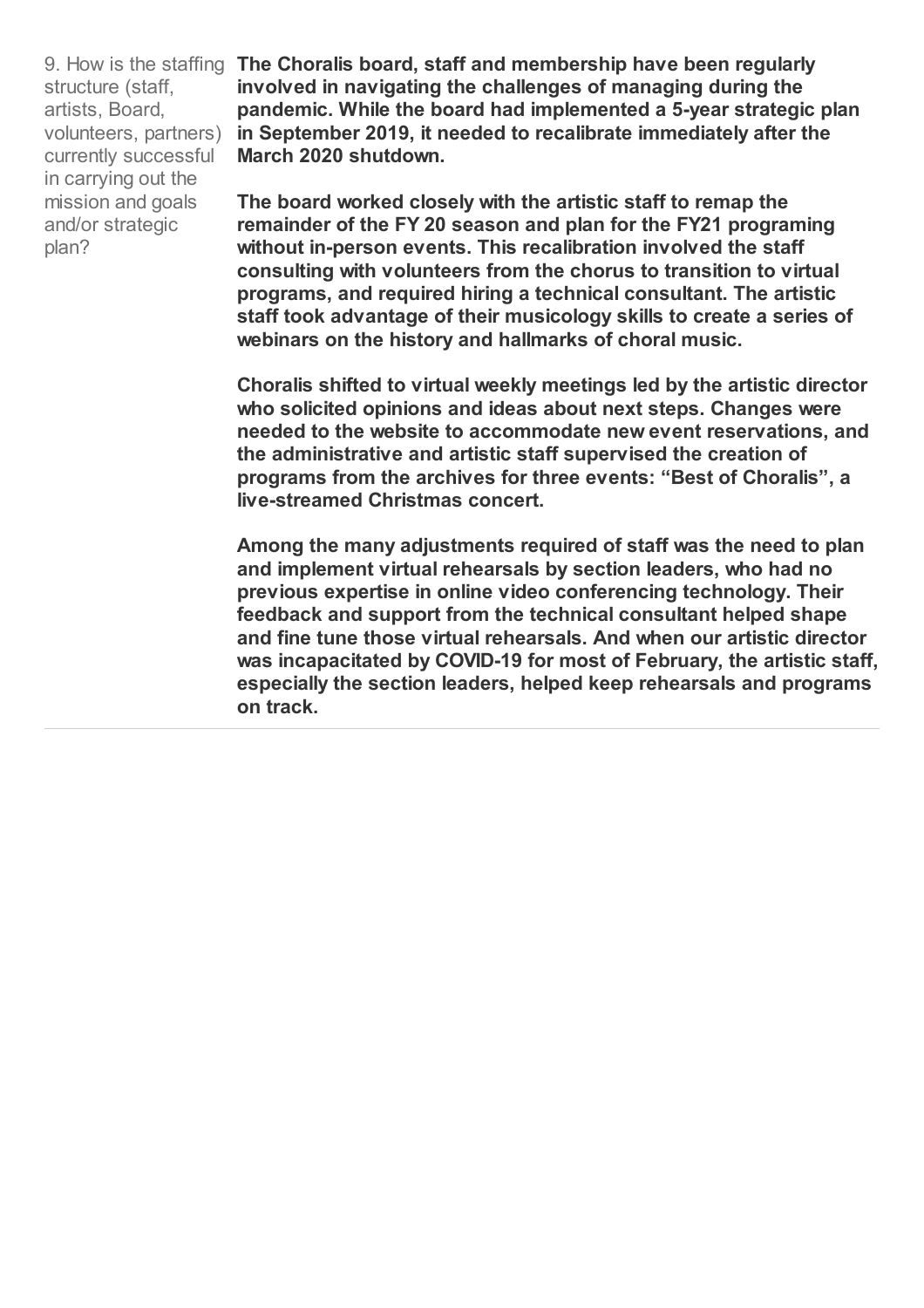10. How does your staffing (board, staff, artists, volunteers) reflect the population of your geographic area of service?

**Choralis is one of the few intergenerational choirs with singers aged 13-80. We provide a supportive community for singers on both ends of that spectrum, with accommodations for those with mobility issues, disabilities, or special challenges. Our members warmly engage with a High School Singing Scholar who is genderquestioning and assist another Scholar who has learning disabilities that make following a music score difficult.**

**In the male-dominated field of symphonic conductors, our artistic director serves as a role model for women in artistic leadership. Maestra Kuhrmann was featured by WETA during women's history month as one of the area's preeminent female conductors. The Choralis staff includes members of racial minorities and the LGBTQ community.** 

**Choralis' youth training programs provide scholarships for singers whose families may have little access to classical music. The instrumentalists we hire represent a diverse professional talent pool, and our collaborations with music programs such as GMU reach emerging artists from the county's diverse population.** 

**Our collaborations are a tool to diversify our concert audiences. Partnerships with human service organizations emphasize inclusion of the disabled and homeless. We will perform with the Washington Children's Choir in October, reaching a new network. We reinforce outreach to youth and senior audiences through ticket giveaways to high school choirs and low-income senior housing facilities.** 

**Programming during the pandemic has been intentionally free, allowing for new and less advantaged audiences. Initiating the choral consortium to support local food banks strove to deal with equity issues involving unemployed and low income families.**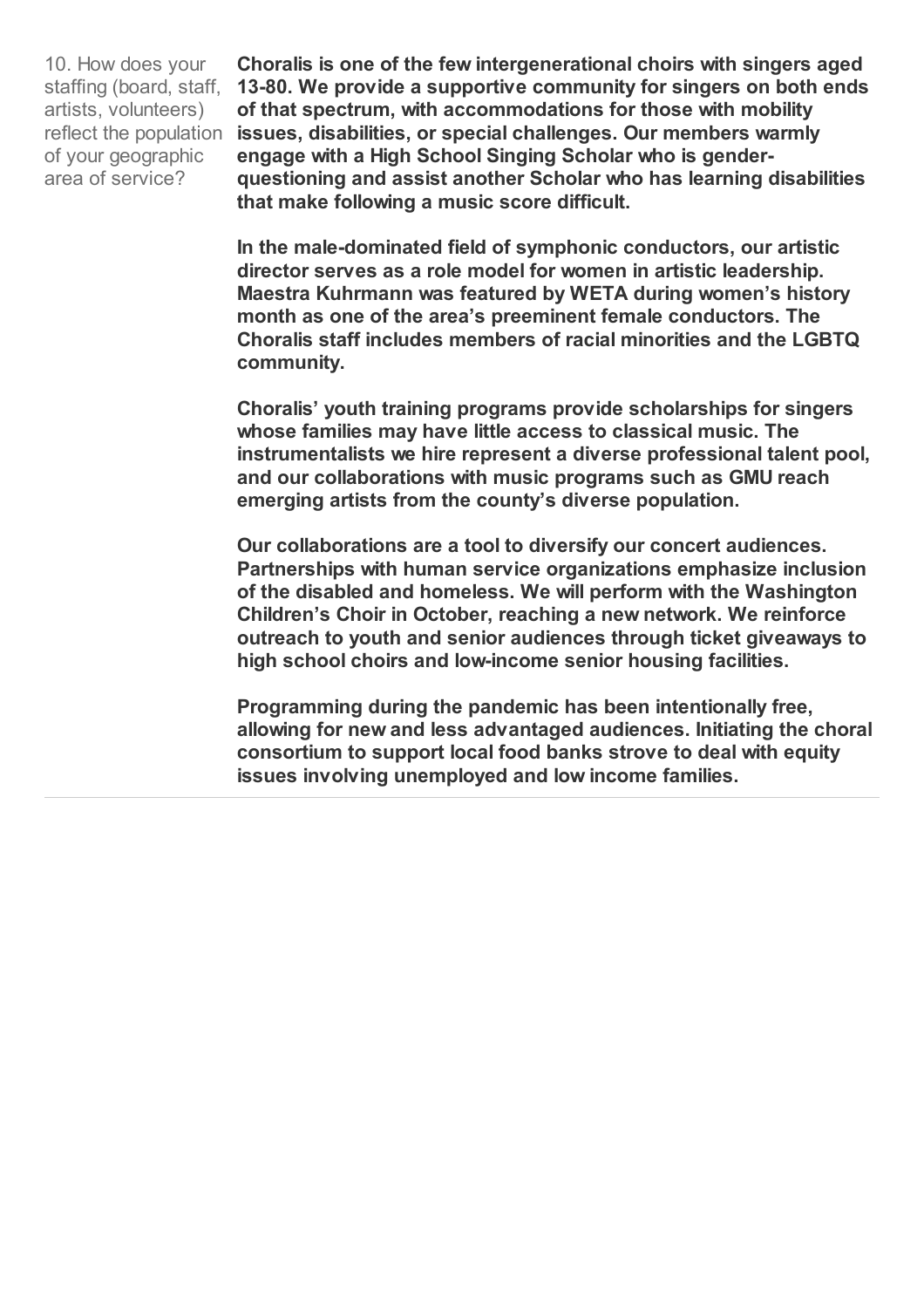11. How are challenges and opportunities affecting the operation of your organization routinely identified and evaluation procedures are in place to measure and align growth of the organization with its mission?

**Choralis' board meets monthly to review operations, financial updates, and program plans. Since the shutdown the board worked with the artistic staff to realign programs to a virtual format. Given the challenges of online events, the board recruited and hired a technical consultant to navigate the virtual demands of meetings, rehearsals, and events.** 

addressed, and what **The board recognized the need to pivot from traditional marketing and communications and recruited a communications manager, who is working as a volunteer. The artistic and operations staff have responsibility to identify, design and implement taking our programs from the stage to the computer screen. The board and artistic staff consult on shifting artistic strategies, and what areas require expertise beyond current capacity. This occurred when we moved our annual silent auction/gala from a live event to online, and an auction consultant and platform, not previously planned for, were needed.** 

> **Artistic staff, including section leaders, had weekly interaction with the choristers through meetings and sectional rehearsals via Zoom and included surveys of the singers about health concerns, status of vaccinations, willingness to return to in-person rehearsals, etc. We seek regular feedback from singers and patrons on the value of revised program ideas and future plans. The board and staff evaluate the technical demands of options like virtual choir platforms, which until present have not been available.**

**In a regular season, we conduct audience surveys and we have implemented a survey feature with our online ticketing platform (OvationTix) and will monitor that option in the coming season.**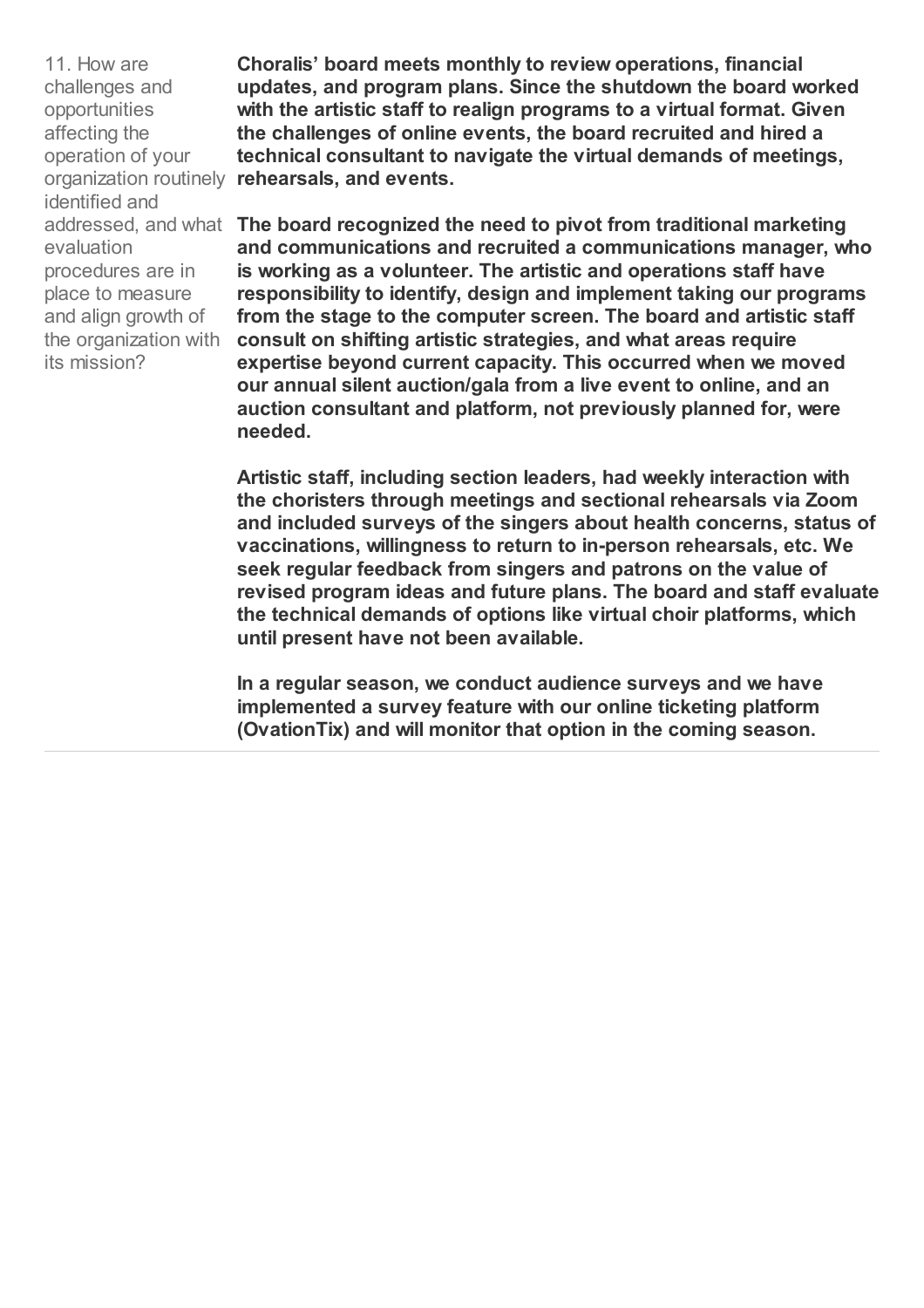| 12. What are the top<br>three priorities of<br>your organization for<br>the next three years? | Choralis engaged in short-term scenario planning during the<br>pandemic to ensure that we had funds to cover staff when regularly<br>scheduled events were cancelled. We pivoted to on-line<br>programming and rehearsals, transformed fundraisers from larger in-<br>person events to smaller, morale building experiences.<br>We used planning as a period of reflection by updating our by-laws<br>and Board Roles and Responsibilities. We recruited three board<br>members to help grow our bench and seek to move away from the<br>working board model to establish a stronger administrative base.<br>Our top three goals for the next three years are: building financial<br>security, growing the Choralis audience, and being a force for good<br>by sharing the Choralis product with underserved populations and<br>continually seeking out community needs. Building financial security<br>includes maintaining a reserve fund, which along with grants support<br>is helping us through this challenging time. We are recruiting<br>additional Board Members and supporters who can enhance<br>fundraising and audience development strategies. Growing the<br>Choralis audience includes programming and outreach that<br>resonates with a broader interest base. We will also continue our<br>standard for choral excellence. Being a force for good means having<br>an understanding of community needs and serving through artistic<br>offerings. |
|-----------------------------------------------------------------------------------------------|---------------------------------------------------------------------------------------------------------------------------------------------------------------------------------------------------------------------------------------------------------------------------------------------------------------------------------------------------------------------------------------------------------------------------------------------------------------------------------------------------------------------------------------------------------------------------------------------------------------------------------------------------------------------------------------------------------------------------------------------------------------------------------------------------------------------------------------------------------------------------------------------------------------------------------------------------------------------------------------------------------------------------------------------------------------------------------------------------------------------------------------------------------------------------------------------------------------------------------------------------------------------------------------------------------------------------------------------------------------------------------------------------------------------------------------------------------------------|
| <b>Financials</b>                                                                             | Attach your organization's balance sheet and a profit and loss<br>statement or complete financial statements for your organization's<br>most recent completed fiscal year.                                                                                                                                                                                                                                                                                                                                                                                                                                                                                                                                                                                                                                                                                                                                                                                                                                                                                                                                                                                                                                                                                                                                                                                                                                                                                          |
| <b>Financial Upload</b>                                                                       |                                                                                                                                                                                                                                                                                                                                                                                                                                                                                                                                                                                                                                                                                                                                                                                                                                                                                                                                                                                                                                                                                                                                                                                                                                                                                                                                                                                                                                                                     |

**FY20\_financials\_Choralis.pdf**